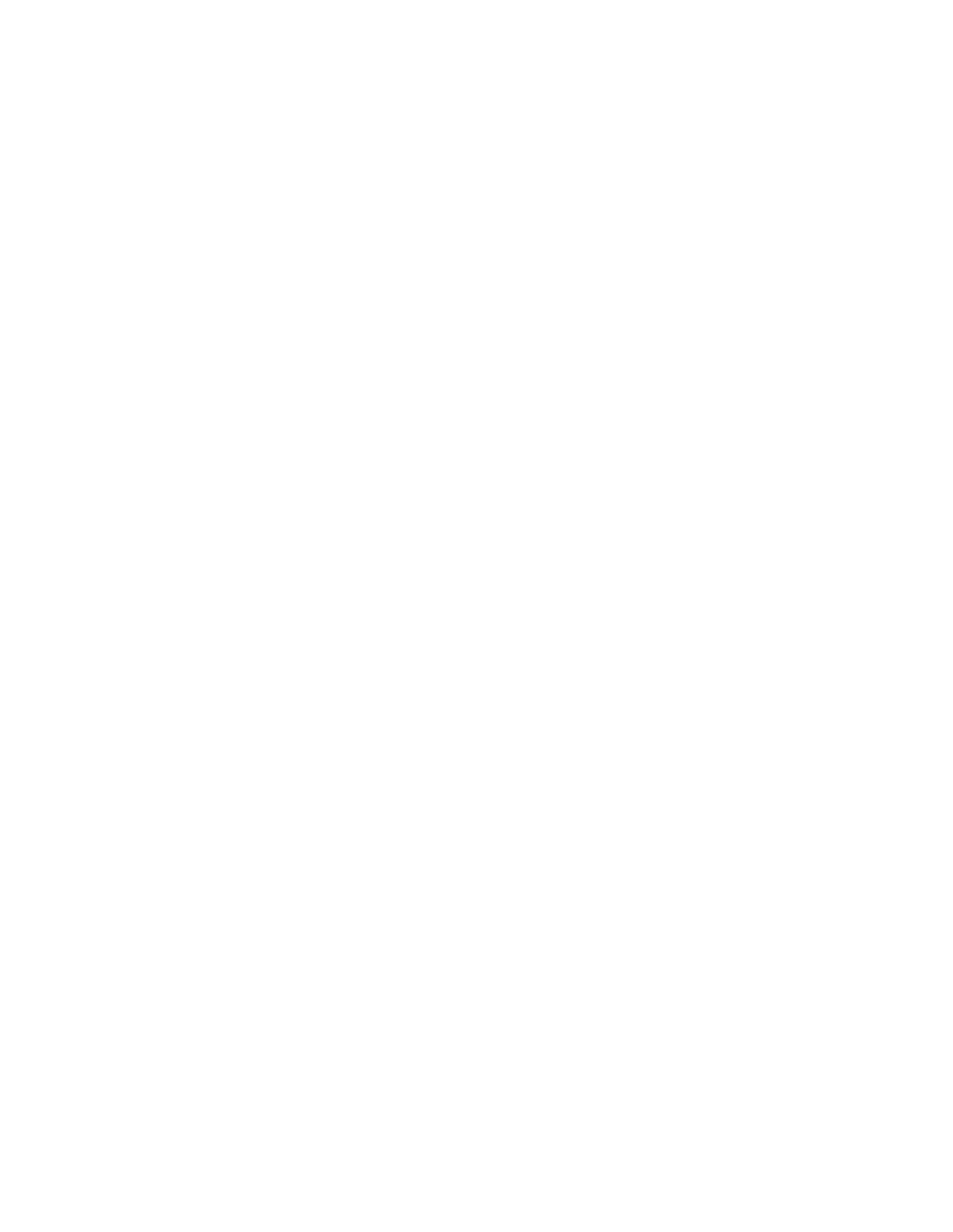

# **Payson Gravity Gran Prix 2019 Official Rules**

# **Gravity Gran Prix**

# **Eligibility and Registration**

The 2019 Li'l Rascals Gran Prix will be held Saturday, August 31, 2019, at 3:00 pm. The race is run just west of Peteetneet School on 100 South. There is no fee to race.

Registration is the day of the race at 2:00 pm at 500 E 100 S (SE corner of Peteetneet). It includes an inspection and weigh-in. Every driver will be issued a unique number upon registering. A driver is not cleared to race until he or she has been issued a badge.

Competitors are divided into three standard classes and a Masters class. Age of the participant in the standard classes is at the discretion of the parent, but suggested guidelines are:

Colt class: 9-13 years; Mustang class: 13-17 years; Stallion class: 18 years and older.

Information on the Masters Class is in a separate section below. Participants in this class must be 14 years old or older.

A single car may compete in multiple classes (in the case of multiple children in one family, for example) provided it meets the weight requirements for each class in which it is competing. (All ballast must be bolted or otherwise securely fastened.)

Drivers' Meeting will be at 2:45 pm, followed by the flag ceremony. The first racers will leave the ramp at 3:00 sharp.

The race is open to everyone, regardless of age or gender. Non-residents of Payson City are welcome to participate. Sponsors are allowed and company names, logos, etc. may be displayed on the cars.

## **General Information**

Racers are to be completely gravity powered. No starting or propulsion devices of any kind are allowed. Driver must be in a seated position. No head-first configurations are allowed. Reclining to any degree is an acceptable configuration as long as driver visibility is not impaired.

Some hints and guidelines for building soap box derby cars are available on the internet. Tips and links are available at Leany.com. Be aware, however, that this event is in no way affiliated with The All-American Soap Box Derby and rules and specifications for those events do not necessarily apply.

Any questions, comments, or requests for clarification should be directed to Frank Leany at 358-1028 or by e-mail at fleany@gmail.com.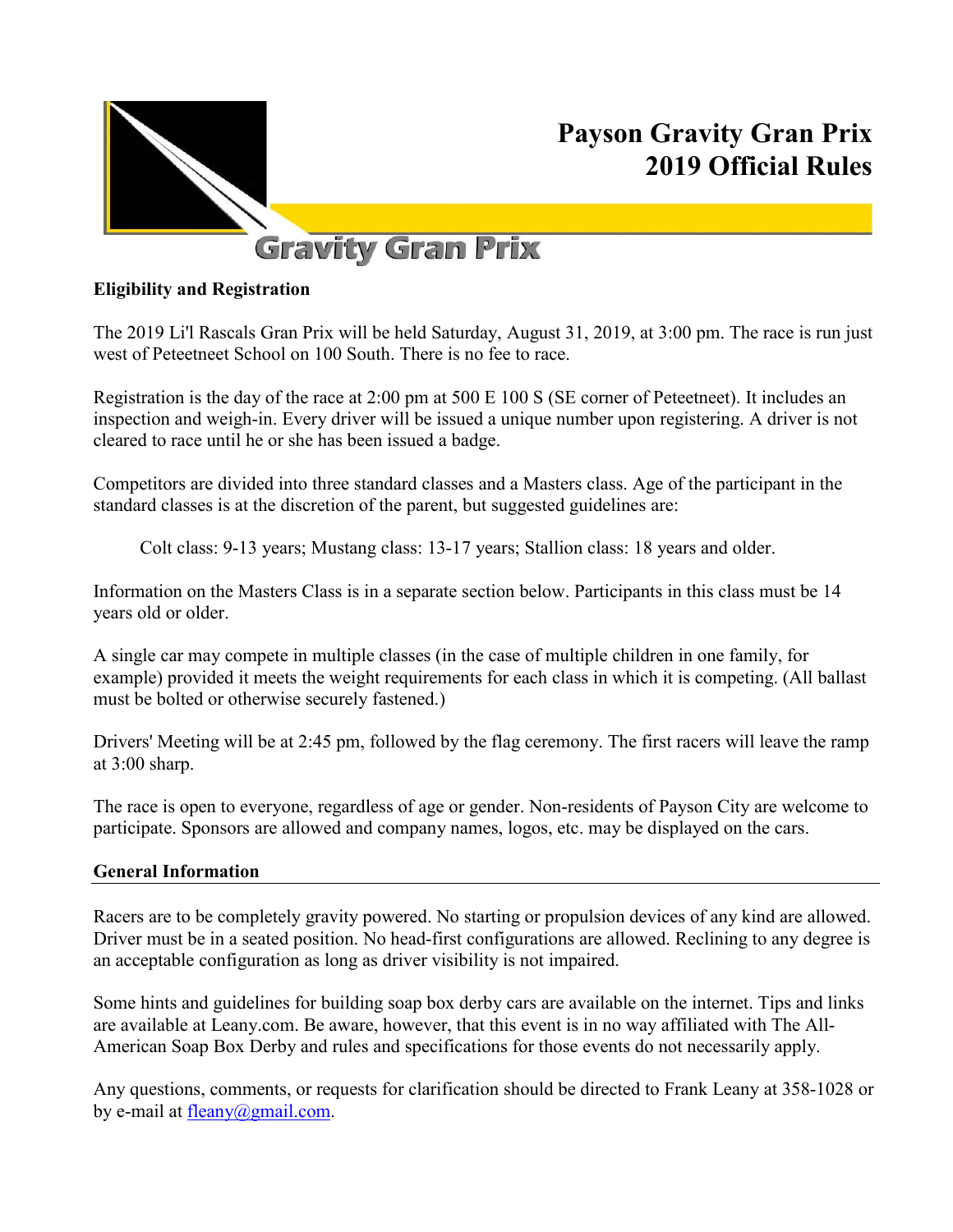#### **Vehicle Specifications**

|                                 | <b>Minimum</b>        | <b>Maximum</b>         |
|---------------------------------|-----------------------|------------------------|
| Track width (outside of tires)* | 24 inches             | 36 inches              |
| Vehicle height                  | 3" ground clearance   | 60 inches              |
| Seating surface height          | (3" ground clearance) | 16" above road surface |
| Total vehicle length            | 72 inches             | 96 inches              |
| Wheelbase                       | 45 inches             | 72 inches              |
| <b>Vehicle Weight</b>           |                       |                        |
| Colt $(8-12 \text{ yrs})$ **    | - none -              | 275 lbs. with driver   |
| Mustang $(13-17 \text{ yrs})$   | - none -              | 340 lbs. with driver   |
| Stallion $(18 + yrs)$           | - none -              | 400 lbs. with driver   |

\**Width of body cannot project beyond maximum width \*\*Colt class racers will be started lower on the ramp to reduce their speed*

All weight must be bolted or otherwise securely attached. No loose ballast is permitted.

Cars may be made of any material. Any metal frame elements that extend beyond the wheels must be properly blunted with a cross bar to prevent piercing in the event of a crash. Sheet metal on the body is okay. Axles and components may be steel.

Road clearance must be no less than 3". To clear the ramp the ends of the car must be above a line 20° degrees with horizontal from the wheel centerline. Car must have 4 wheels and all four wheels must be in contact with the track at all times.



Cars will be towed up the ramp after each race, so a tow hook (eye bolt) should be provided for the tow strap. The hook must meet the clearance requirements outlined above.

To share ideas and techniques for build a derby car, we hope to hold clinics and tech nights. We will build some rolling chasses to help new racers get started. Visit Derby.Leany.com for updated details.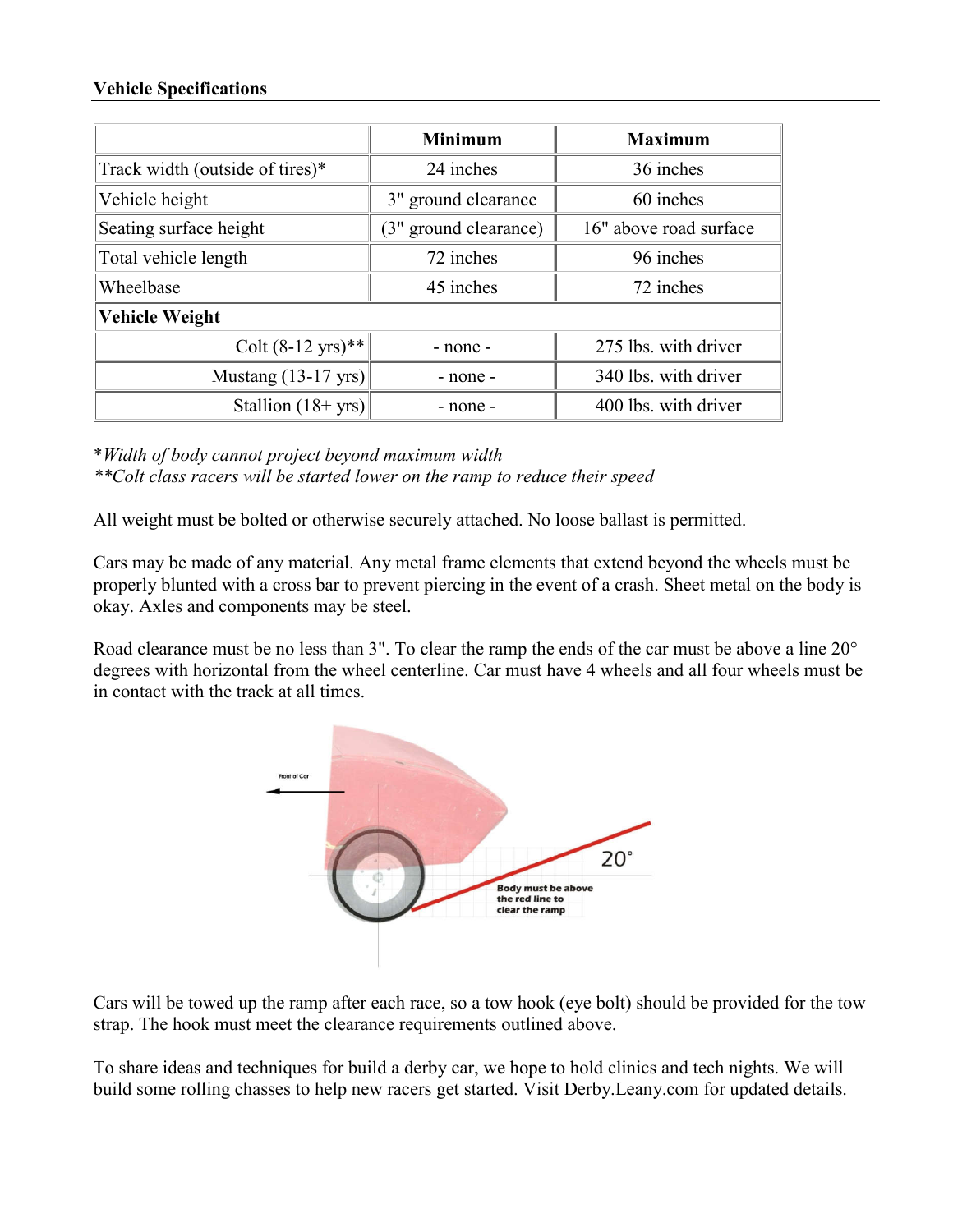This is a spec wheel event. All racers must run the specified wheels. Wheels are Harbor Freight pneumatic tires 13" x 4" with integral bearing wheels. The Harbor Freight part numbers changes from time to time, but it is the wheel pictured below:



Wheels fit on a 5/8" axle. A 5/8" bolt 4-1/2" long is just the right size to go through the hub. Wheels must have some sort of locking arrangement on the nut such as a locknut or an additional nut.

Wheels may be trued, balanced, etc, but no material may be removed from the wheels other than that necessary to balance. Wheels may be lubricated, but no modifications to the bearings are allowed. Any tire pressure is allowed.

## **Masters Class**

Cars in the Masters class are not subject to the spec wheel rule. They may use any wheel or bearing. They are subject to all other specs and safety requirements; Maximum weight is the same as for the Stallion Class. Participants in this class must be 14 years old or older

## **Brakes**

All vehicles must be equipped with brakes that contact the rear tires. Brakes must be able to completely stop the tire. The driver must be able to steer while braking. Braking tests will be conducted at the inspection to ensure that they are adequate. Cars without adequate brakes will not be allowed to race. Hand brakes are discouraged. Consideration will be made for those with physical limitations.

#### **Steering**

Steering must be positively controlled. Driver must be able to steer with one hand. Pivot axle steering must have limiters that prevent the car from turning a radius tighter than 15 feet. Careful consideration should be given to the steering ratio (angle of steering wheel turn to angle of front wheel pivot) to ensure that the steering is not too sensitive.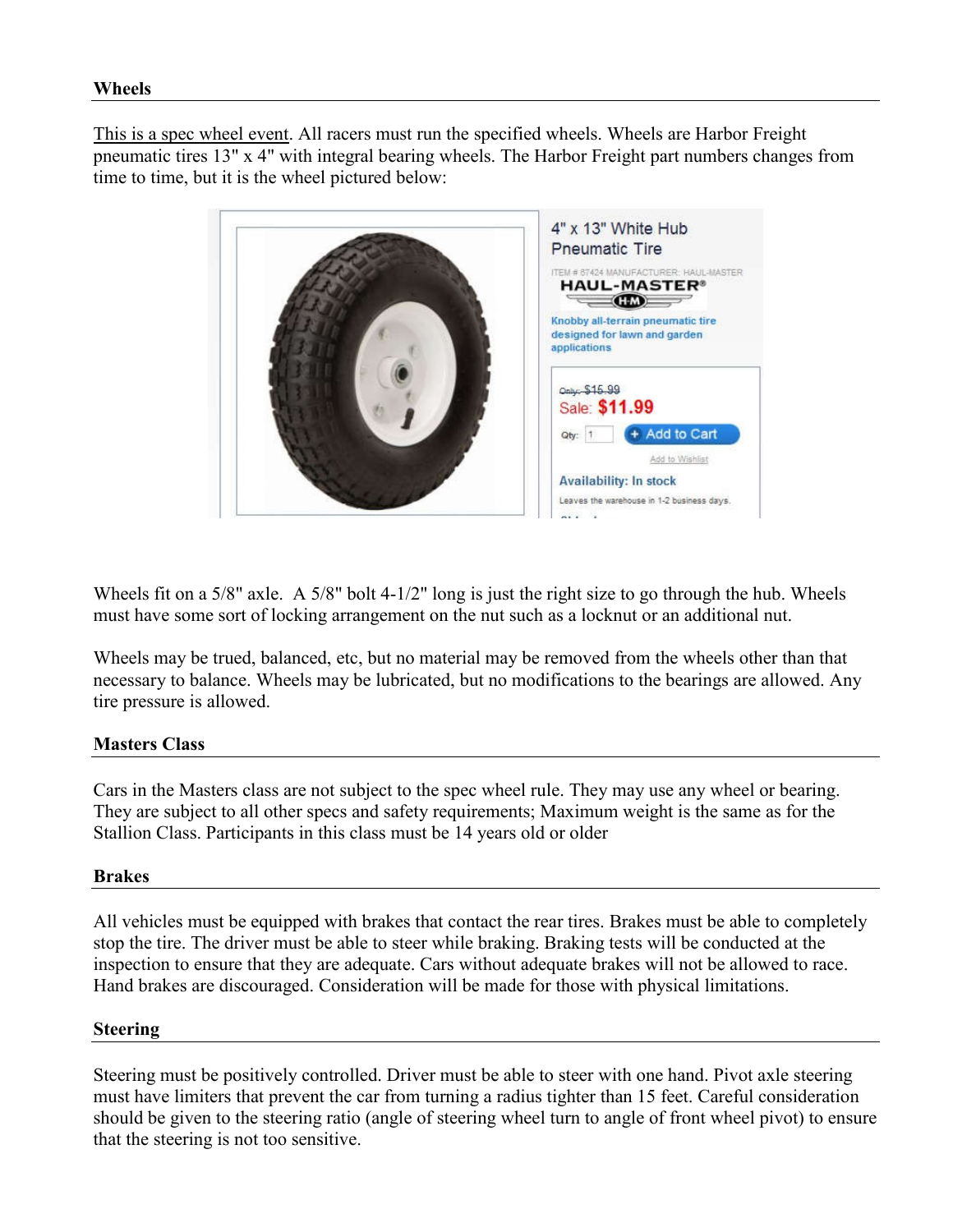Attachment points for the steering must be positively secured along the axis of force of the cable. Screw in eyebolts will only be permitted into solid wood—not laminate or pressed wood.

Rope pull steering is allowed ONLY with a foot brake. Driver must demonstrate he can control the car while stopping. Foot steering is not allowed. Cable wind steering (a cable is wrapped around a cylinder that pulls on the axle as the shaft is turned) is recommended as an easy way to positively steer. Tiller steering is discouraged, especially if the car is equipped with a hand brake.

See attached detail for information on steering.

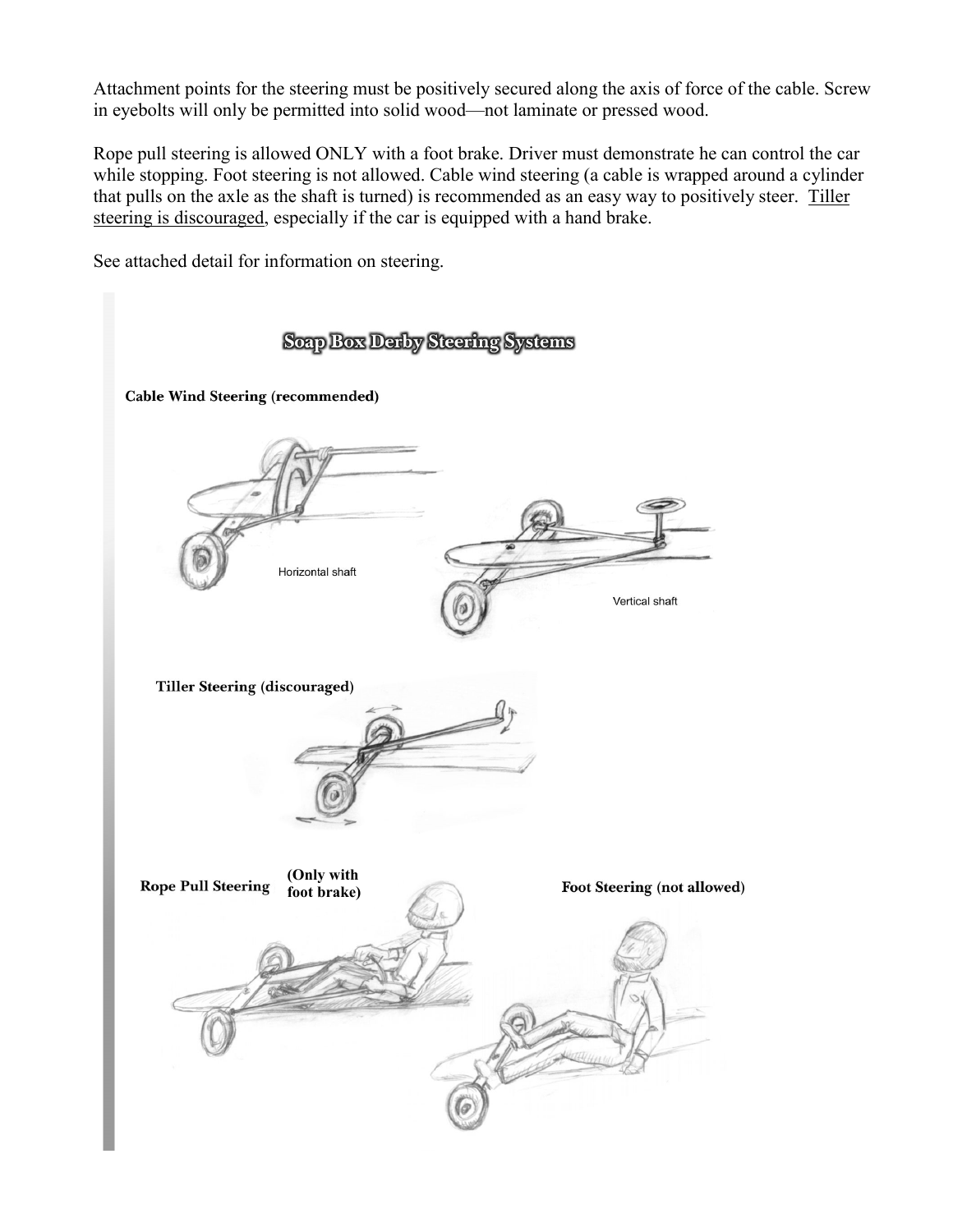All drivers must wear an approved helmet (DOT, Snell, etc.). Bicycle helmets are not allowed. Cars will have full floors and should have some body structure to prevent the driver from accidentally contacting the pavement. The vehicle must not have any sharp projections, loose parts or edges that might pose a safety hazard. All ballast must be securely fastened and cannot move, accidentally or with driver intervention, during the race. Anything inside the cockpit that could injure the driver in the event of a crash should be padded. Seat belts are not required.

Care should be taken to ensure that the center of gravity of the vehicle is as low as possible. Maximum height of the seating surface is 16" above the road surface.

In order to maintain the safety of the event the race committee may impose additional requirements as conditions warrant.

#### **Spirit of Fair Competition**

The objective of this event is to provide fun for everyone regardless of resources. To that end the rules strive to provide maximum safety and fair competition with the fewest requirements possible.

As issues arise that are not specifically addressed in the rules the racing committee will pass judgment to maintain the spirit of the rules. If you have a question about whether something is appropriate, *ask*. A phone call now could prevent a disqualification at inspection time. As clarifications are made they will be applied universally to all participants.

#### **Inspections**

Final inspection will be performed at 2:00 pm on race day. Helmets will also be inspected. No one will be allowed to race with a helmet that is not Snell or DOT approved. Winning cars in each heat may be inspected after the heat to ensure that they conform to the rules.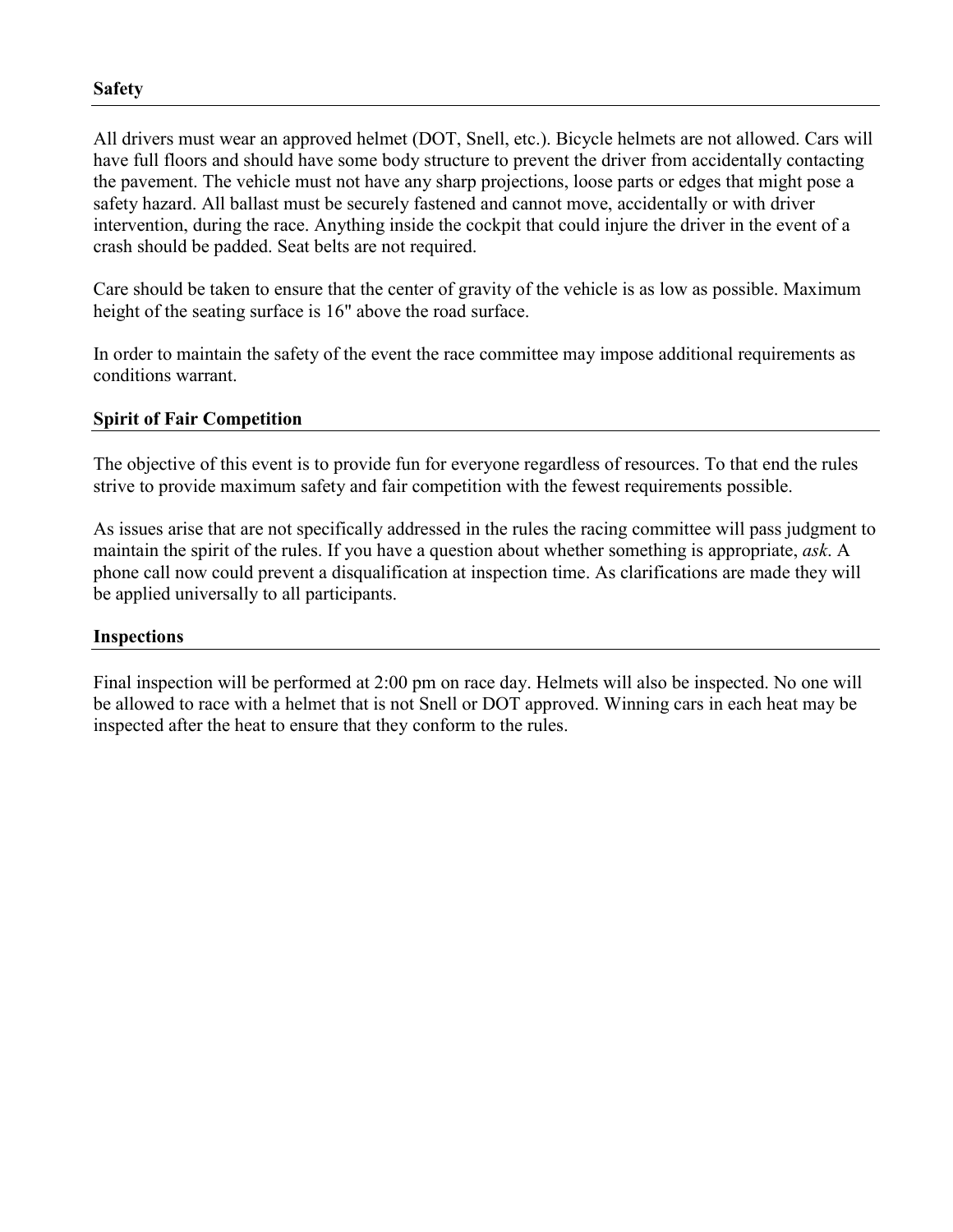|               | Li'l Rascals Gravity Gran Prix<br><b>Derby Car Inspection</b>                                                                                                                                                                                                                                                                                                                                                                                                                                                                                                                                                                                                                                                                                                                                                                                                                                                                                                         |                                | <b>Car Number</b>     |
|---------------|-----------------------------------------------------------------------------------------------------------------------------------------------------------------------------------------------------------------------------------------------------------------------------------------------------------------------------------------------------------------------------------------------------------------------------------------------------------------------------------------------------------------------------------------------------------------------------------------------------------------------------------------------------------------------------------------------------------------------------------------------------------------------------------------------------------------------------------------------------------------------------------------------------------------------------------------------------------------------|--------------------------------|-----------------------|
|               | 1. Steering, turning radius >15'                                                                                                                                                                                                                                                                                                                                                                                                                                                                                                                                                                                                                                                                                                                                                                                                                                                                                                                                      |                                |                       |
|               | 2. Brakes, hold on the ramp                                                                                                                                                                                                                                                                                                                                                                                                                                                                                                                                                                                                                                                                                                                                                                                                                                                                                                                                           |                                |                       |
|               | 3. Body fully enclosed, seat ht. < 16"                                                                                                                                                                                                                                                                                                                                                                                                                                                                                                                                                                                                                                                                                                                                                                                                                                                                                                                                |                                |                       |
|               |                                                                                                                                                                                                                                                                                                                                                                                                                                                                                                                                                                                                                                                                                                                                                                                                                                                                                                                                                                       |                                |                       |
|               | 4. No starting devices                                                                                                                                                                                                                                                                                                                                                                                                                                                                                                                                                                                                                                                                                                                                                                                                                                                                                                                                                |                                |                       |
|               | 5. No sharp edges, protrusions, etc.                                                                                                                                                                                                                                                                                                                                                                                                                                                                                                                                                                                                                                                                                                                                                                                                                                                                                                                                  |                                |                       |
|               | 6. Spec Wheels, positively secured                                                                                                                                                                                                                                                                                                                                                                                                                                                                                                                                                                                                                                                                                                                                                                                                                                                                                                                                    |                                |                       |
|               | 7. Approved helmet                                                                                                                                                                                                                                                                                                                                                                                                                                                                                                                                                                                                                                                                                                                                                                                                                                                                                                                                                    |                                |                       |
|               | 8. Other                                                                                                                                                                                                                                                                                                                                                                                                                                                                                                                                                                                                                                                                                                                                                                                                                                                                                                                                                              |                                |                       |
|               |                                                                                                                                                                                                                                                                                                                                                                                                                                                                                                                                                                                                                                                                                                                                                                                                                                                                                                                                                                       |                                | Weight                |
|               |                                                                                                                                                                                                                                                                                                                                                                                                                                                                                                                                                                                                                                                                                                                                                                                                                                                                                                                                                                       | Age<br>$(9-13)$                | $(275 \text{ max})$   |
|               | <b>Colt Driver</b>                                                                                                                                                                                                                                                                                                                                                                                                                                                                                                                                                                                                                                                                                                                                                                                                                                                                                                                                                    |                                |                       |
|               |                                                                                                                                                                                                                                                                                                                                                                                                                                                                                                                                                                                                                                                                                                                                                                                                                                                                                                                                                                       | Age                            | Weight                |
| <b>Meight</b> |                                                                                                                                                                                                                                                                                                                                                                                                                                                                                                                                                                                                                                                                                                                                                                                                                                                                                                                                                                       | $(13-17)$                      | $(340$ max)           |
|               | <b>Mustang Driver</b>                                                                                                                                                                                                                                                                                                                                                                                                                                                                                                                                                                                                                                                                                                                                                                                                                                                                                                                                                 |                                |                       |
|               |                                                                                                                                                                                                                                                                                                                                                                                                                                                                                                                                                                                                                                                                                                                                                                                                                                                                                                                                                                       |                                | Weight<br>$(400$ max) |
|               | <b>Stallion Driver</b>                                                                                                                                                                                                                                                                                                                                                                                                                                                                                                                                                                                                                                                                                                                                                                                                                                                                                                                                                |                                |                       |
|               | Inspected by:                                                                                                                                                                                                                                                                                                                                                                                                                                                                                                                                                                                                                                                                                                                                                                                                                                                                                                                                                         | Date:                          |                       |
|               | <b>Waiver and Release of Liability</b>                                                                                                                                                                                                                                                                                                                                                                                                                                                                                                                                                                                                                                                                                                                                                                                                                                                                                                                                |                                |                       |
|               |                                                                                                                                                                                                                                                                                                                                                                                                                                                                                                                                                                                                                                                                                                                                                                                                                                                                                                                                                                       |                                |                       |
|               | The undersigned does hereby release, waive, and forever discharge Payson City, its assigns, employees,<br>agents or representatives from and against any and all liability for any harm, injury, damage, causes of<br>action or costs and expenses of any nature for which Participant may have or which may hereafter accrue to<br>the Participant, arising out of or related to any loss, damage, or injury, that may be sustained by Participant<br>in conjunction with Participant's involvement in this activity.<br>Racing involves in inherent risks that may include death or injury. Participant has signed this Release in full<br>recognition and appreciation of the dangers, hazards and risks involved with the Activity.<br>Participant certifies that she/he is physically fit and in good health and has not been advised otherwise by<br>any qualified medical personnel. Participant is not aware of any health-related reasons or problems, which |                                |                       |
|               | would preclude or restrict Participant's ability to take part in the Activity.                                                                                                                                                                                                                                                                                                                                                                                                                                                                                                                                                                                                                                                                                                                                                                                                                                                                                        |                                |                       |
| Colt          |                                                                                                                                                                                                                                                                                                                                                                                                                                                                                                                                                                                                                                                                                                                                                                                                                                                                                                                                                                       |                                |                       |
|               | <b>Driver Name</b>                                                                                                                                                                                                                                                                                                                                                                                                                                                                                                                                                                                                                                                                                                                                                                                                                                                                                                                                                    | Signature of Responsible Party |                       |
|               | Mustang                                                                                                                                                                                                                                                                                                                                                                                                                                                                                                                                                                                                                                                                                                                                                                                                                                                                                                                                                               |                                |                       |
|               | Driver Name<br><b>Stallion</b>                                                                                                                                                                                                                                                                                                                                                                                                                                                                                                                                                                                                                                                                                                                                                                                                                                                                                                                                        | Signature of Responsible Party |                       |